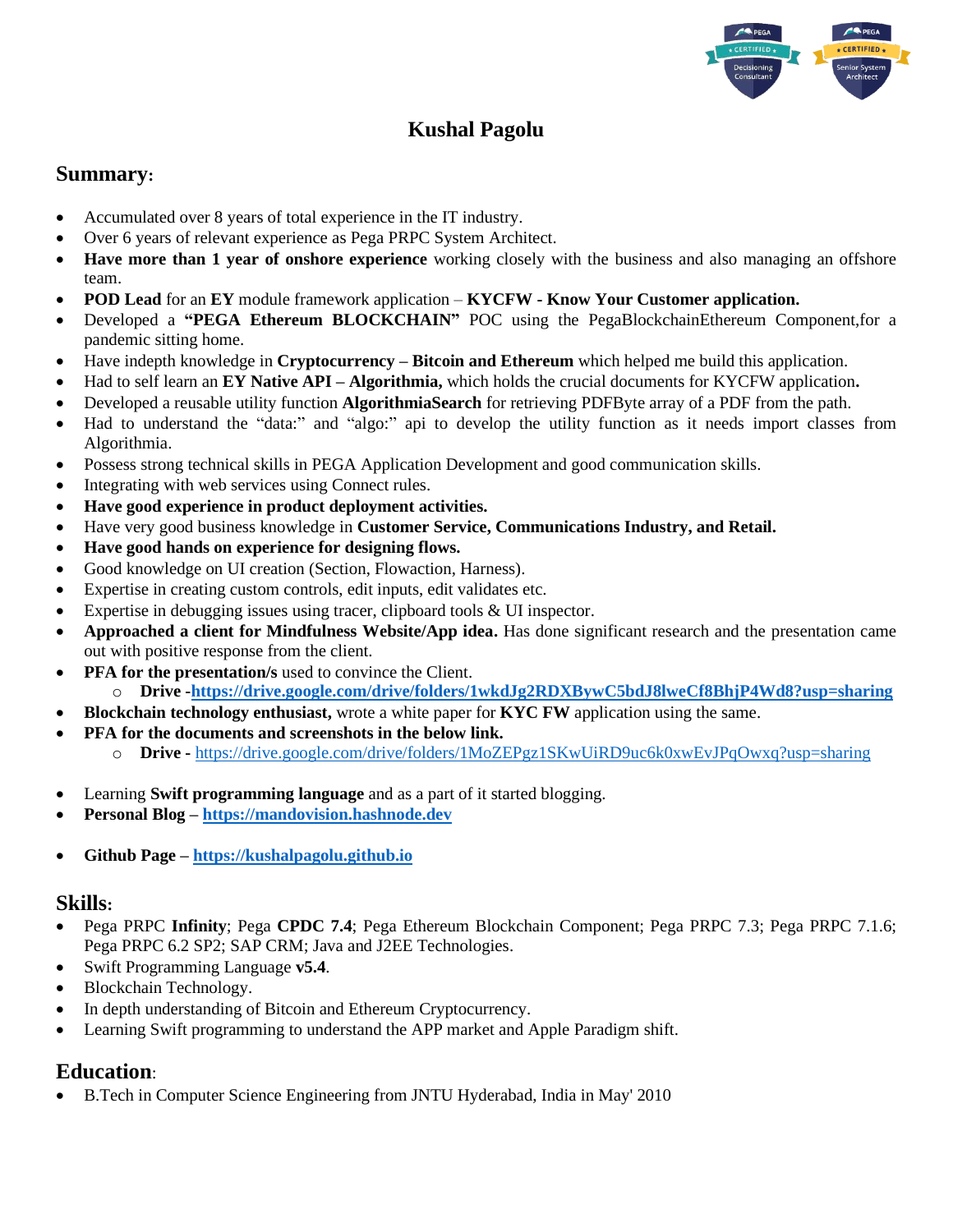

### **Certifications:**

**<https://academy.pega.com/verify-certification?email=kushal.pagolu%40gmail.com>**

- Certified Pega Decisioning Consultant (v7.4) in July 2019.
- Certified Senior System Architect (v7.1) in September 2015.
- Certified System Architect (v7.1) in August 2015.

# **Professional Experience:**

**Ernst & Young Global International Employer\* - Charter Global Inc** Nov 25th 2019 – Jan 31st 2020 **Pega Consultant**

### **Project: KYC – Know Your Customer.**

**Responsibilities:** 

- **Created a new module to fetch PDF/Images from an external source Algorithmia.These documents are further processed to verify customer details.**
- **Lead an entire module for POC – KYCFW framework for know your customer application.**
- **Had to self learn an API – Algorithmia which holds the crucial documents for KYCFW application.**
- **Developed a reusable utility function AlgorithmiaSearch for retrieving PDFByte array from the path of actual PDF/image location.**
- **Had to understand the data: and algo: api to develop the utility function as it needs import classes from Algorithmia.**
- Developed business logic to choose algorithmia source to pick the documents from. This can be identified based on Regulator,State and Ticker value.
- **Connect-Rest integration to fetch PDFBytes from secretary of source Algorithmia source.**
- **Configured a sub case for Customer Outreach.**
- Customer Outreach assignment to display the required documents of the customer.
- Fixed an issue with open sub cases by modifying the flow.

**Capgemini/ Cox Communications- Atlanta, GA** Aug' 2018 – Aug' 2019 **Applications Consultant 2**

### **Project: Solution Center**

Solutions Center 3.0 is a guided troubleshooting tool and part of a greater customer support platform called INAV. When residential customers call in to a COX customer service center for any technical issue related to their service, the IVR system directs the call to Solutions Center 3.0. Solutions Center 3.0 is designed with a decision tree that allows customer service agents to troubleshoot customers' problems based on the problem description. Solutions Center 3.0 is also integrated with many backend systems that are capable of identifying issues with customers' devices remotely. Customer service agents can either walk customers through several steps that require manual intervention or they can initiate remote troubleshooting to fix issues with the devices. If the issues cannot be resolved, the customer service agent then escalates the issues to the next level handled outside of Solutions Center 3.0, which results in a visit by a technician. **Responsibilities:**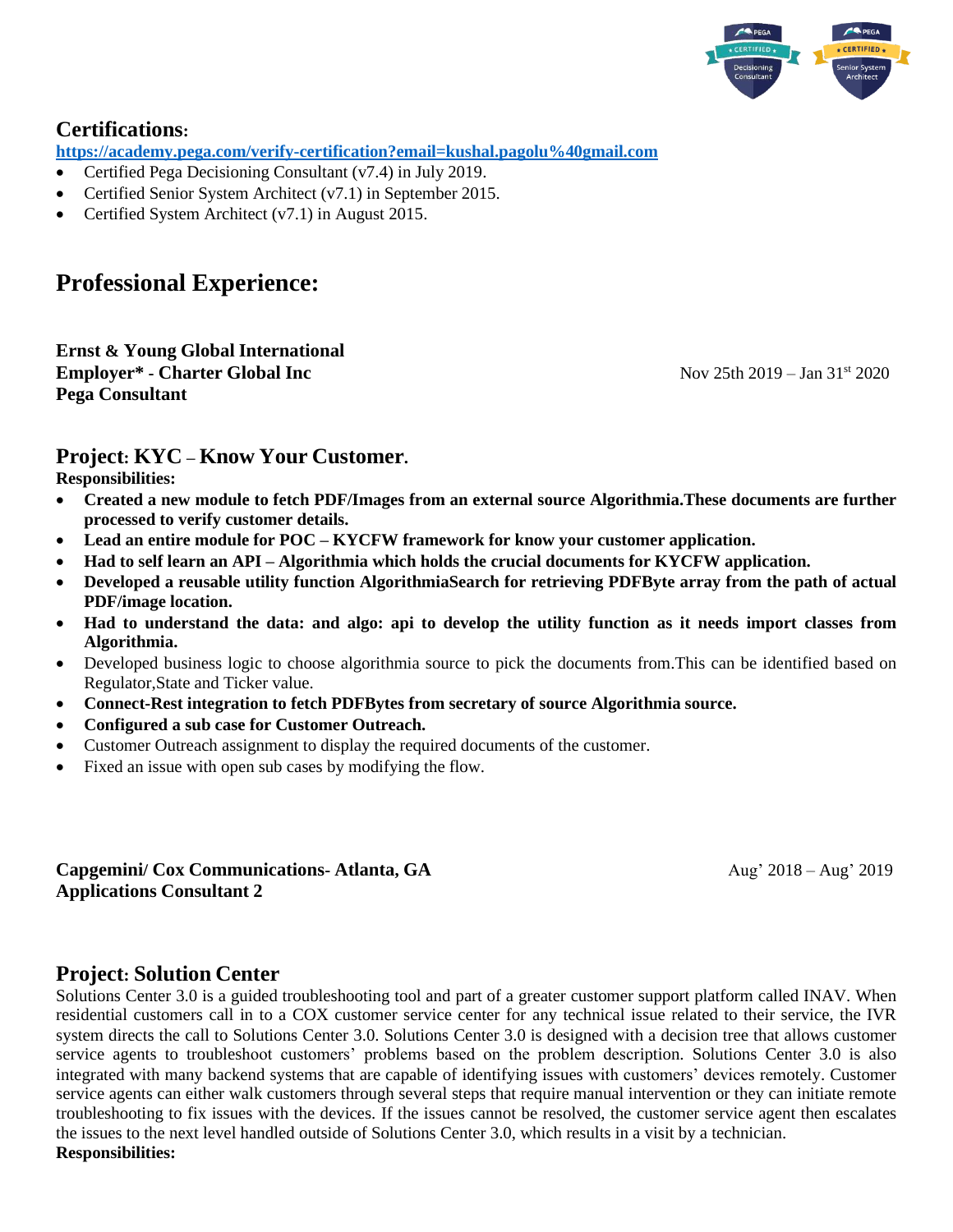

- **Managed a team of 4 developers and 2 testers in Onshore/Offshore model.**
- **Handled Design calls and Daily Stand Up calls.**
- **Worked closely with TA on complete overhaul of our Case type- Service Issue.**
- **Preparation of technical design documents.**
- Maintained good co-ordination with my team's BA and TA and was able to rightly get the work done in offshore and onshore.
- Worked on a completely new module as part of Account Services View Bill Statements.
- **Worked closely with compliance team and Cox tech head with complete overhaul of the DMCA rules of the organization and developed a new module for the same.**
- Worked on MCI- multi customer issue module.
- Worked on process flows Premium Apps, Contour 2 Apps etc.
- Utilizing data pages to trigger the external systems.
- **Worked on SOAP connectors and Services.**
- Creation of activities to achieve business logic & functionalities.
- **Implemented 7.4 OOTB CPM Interaction Header in our application.**
- **Worked on SOAP and REST integrations.**
- **Worked on multiple Upgrade issues.**

**Technology:** Pega PRPC 7.2, Customer Service Framework 7.2.1 and 7.4

#### **TATA Consultancy Services (TCS)- Hyderabad & Bangalore, India** Nov' 2015 – Dec' 2017 **I.T Analyst**

#### **Project #1: Amadeus/ SERIFA (Server Implementation Factory)**

SERIFA replaces the traditional approach of implementing the Server procurement process. This application used for quicker creation and automation of server provision request and this request is sent to SPRINT (Integration application) for further procurement. This implementation request holds loads of data contains standards and Policies and Budget required to procure the servers.

**Responsibilities:**

- **Preparation of technical design documents.**
- **Creation of skin rules, Portals.**
- **Utilizing data pages to trigger the external system.**
- Worked on agents and exceptional handling.
- **Worked on SOAP connectors and Services.**
- **Creation of activities to achieve business logics & functionalities.**
- Creation of Validations, Edit Inputs etc.
- **Creation of UI (Harness, Flow action, Section, Controls etc.)**
- **Peer Reviews for the design and code developed.**
- Guiding the new/novice users in the team
- **Worked on Deployment activities (Preparation of packages).**

**Technology:** Pega PRPC 7.3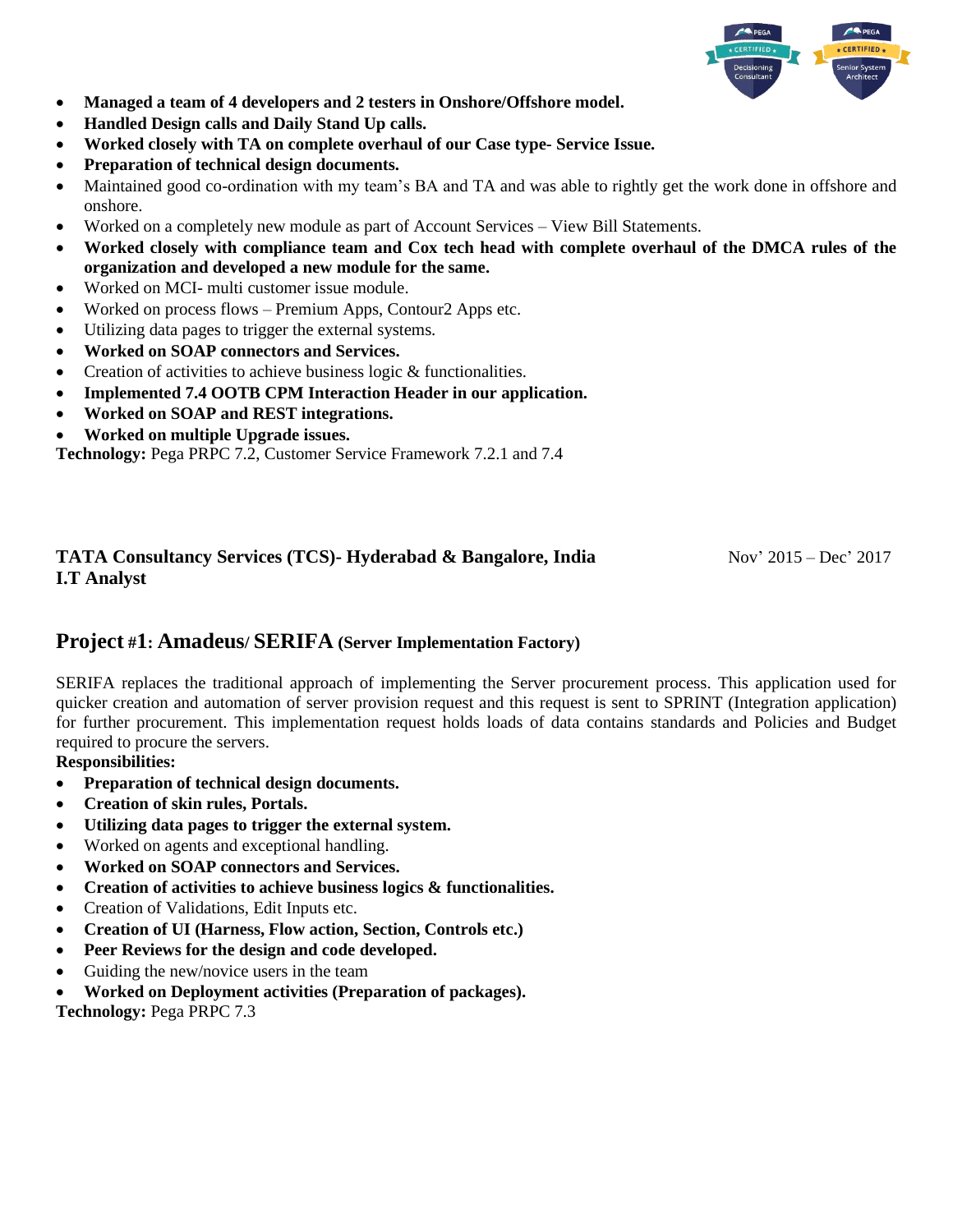

#### **Project #2: Ericsson**

Apr' 2015 – Oct' 2015

Ericsson (Telefonaktiebolaget L. M. Ericsson) is a multinational networking and telecommunications equipment and services company headquartered in Stockholm, Sweden. The company offers services, software and infrastructure in information and communications technology (ICT) for telecommunications operators, traditional telecommunications and Internet Protocol (IP) networking equipment, mobile and fixed broadband, operations and business support services, cable television, IPTV, video systems, and an extensive services operation. Ericsson had 35% market share in the 2G/3G/4G mobile network infrastructure market in 2012.

#### **Responsibilities:**

- **Involved in UI creation (Harness, Flow Action, Section)**
- **Involved in creation of Activities, Flows & Decision Rules.**
- Involved in generation of Correspondences.

**Technology:** Pega PRPC 7.3

#### **Accenture Services Pvt Ltd. - Hyderabad, India** Mar' 2011 – Jan' 2015

**Role : Senior Software Engineer**

### **Project #1: ANZ Commercial Servicing Workflow Mar' 2014 – Jan' 2015**

Customer service application for a bank built on Pega CPM FS framework (v7.1.2). This project is a replacement for existing SharePoint which is used by client to track the services/cases lodged by customers. Application is purely used for tracking the cases where in the functionality is performed by CSR agent in other systems. This application has integration with few external systems in order to fetch customer information. Also this is used to automate, track and manage the services which are created in a separate Siebel system.

**Responsibilities:**

- **Preparation of technical design documents.**
- **Creation of skin rules, Portals.**
- **Utilizing data pages to trigger the external system.**
- Creation of activities to achieve business logics & functionalities.
- **Creation of Validations, Edit Inputs etc.**
- **Creation of UI (Harness, Flow action, Section, Controls etc.)**
- **Peer Reviews for the design and code developed.**
- Guiding the new/novice users in the team
- **Worked on Deployment activities (Preparation of packages).**

**Technology:** Pega PRPC 7.1.6, CPM FS framework.

### **Project #2: Agent Desktop** Jul' 2013 – Feb' 2014

IVR application for Customer Care service, built on Pega-CPM-Card Service framework. This is an end to end Pega development project along integration with multiple systems. Client has acquired other bank for providing credit card services, which fetched us a project to develop a new application providing both client's & acquired company's functionalities into a single component. Client requires an interactive tool which can handle credit card related queries/actions requested by customer.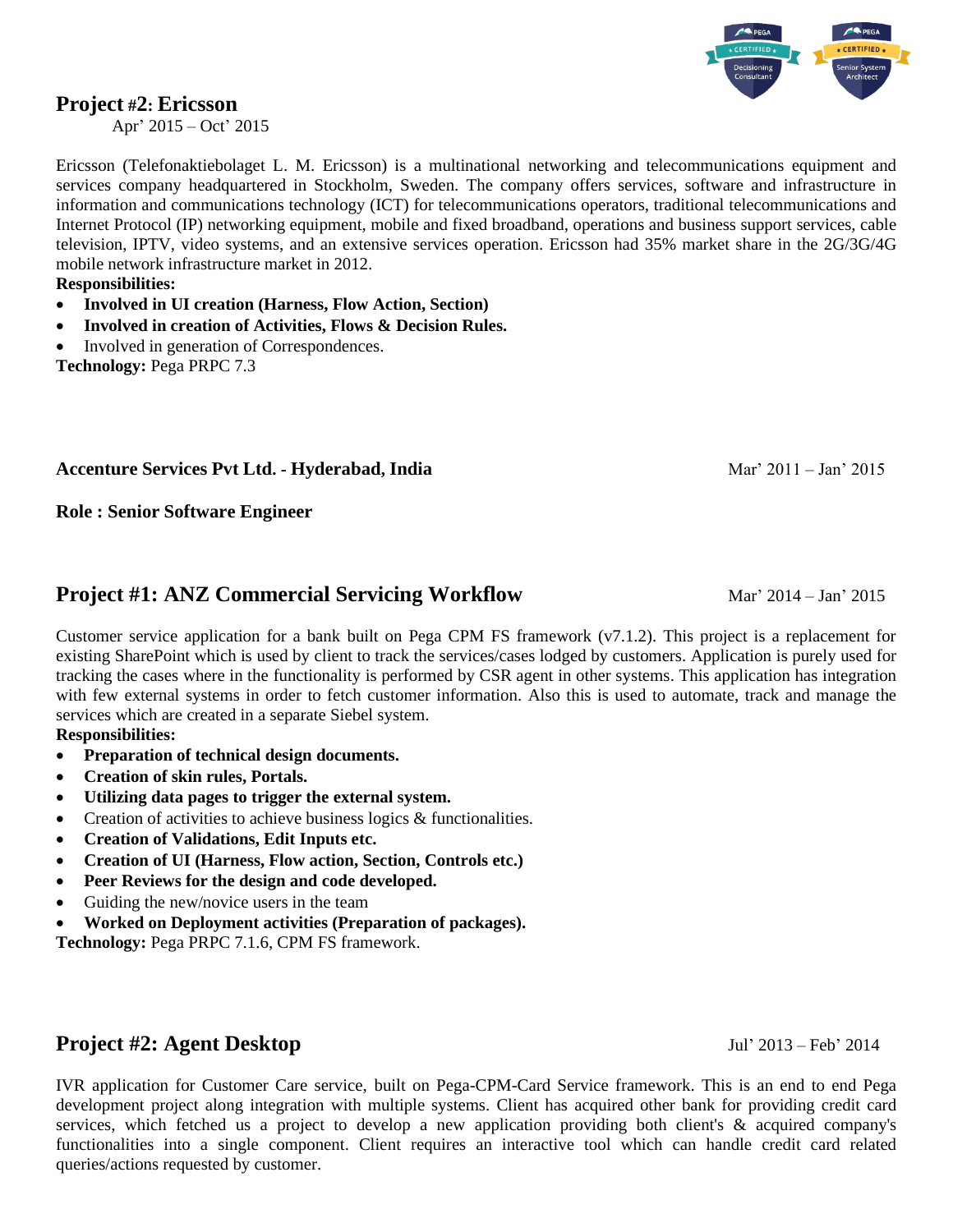

**Responsibilities:**

- **Complete end-to-end development of 5 use cases.**
- **Creation of Intent tasks, Navigation rules etc.**
- **Creation of Flows, Decision rules**
- Creation of activities to achieve business logics & functionalities.
- **Integrating to different services using SOAP-Connect.**
- Creation of Validations, Edit Inputs etc.
- **Creation of UI (Harness, Flow action, Section, Controls etc.)**
- **Creation of Correspondence rules.**
- Creation of List views etc.
- Peer Reviews.
- **Guiding the new/novice users in the team.**

**Technology:** Pega PRPC 6.2 SP2, Card CPM framework.

# **Project #3: FERT – Warner Bro's Finished Goods Material Creation process**

Feb' 2012 – Jul' 2013

Warner Bros. has undertook this Project to expand Warner Bros.' current Atlas implementation to include a third work type for Finished Goods (FERT).This Project is related to Creation of Finished goods material creation request in SAP system.

This project has a single flow with a screen flow which captures the finished product details requested by dealer.

Once the product has been created the request details has been stored in the SAP system. This project is entirely developed on pure pega rules.

**Responsibilities:**

- **Involved in UI creation (Harness, Flow Action, Section)**
- **Involved in creation of Activities, Flows & Decision Rules.**
- Involved in generation of Correspondences.
- **Creation of Reports, List views & SLAs.**
- **Worked on SOAP integration activities.**

**Technology:** SAP CRM, Pega PRPC 6.2 SP2

## **Project #4: Kellogg's** Apr' 2011 – Jan '2012

Kellogg's is an American multinational food manufacturing company headquartered in Battle Creek, Michigan, United States. Kellogg's produces cereal and convenience foods, including cookies, crackers, toaster pastries, cereal bars, fruitflavored snacks, frozen waffles, and vegetarian foods. Kellogg's products are manufactured in 18 countries and marketed in over 180 countries.

**Responsibilities:**

- **Maintenance of Products, Product hierarchies and product planning groups in CRM.**
- **Configuration of condition maintenance and generation in ECC and CRM.**
- **Worked closely with technical team in offshore with enhancements and incidents.**
- Request Load of Condition, Customization and Business objects from OLTP server to CRM.
- Customized the campaign types, promotion types, objectives and tactics for Campaign scenarios.
- Customization of Navigation Bar Profiles, Business roles and Work centres as per the role specific.
- Involved in testing activities.

**Technology**: SAP CRM, TPM, Java and J2EE.